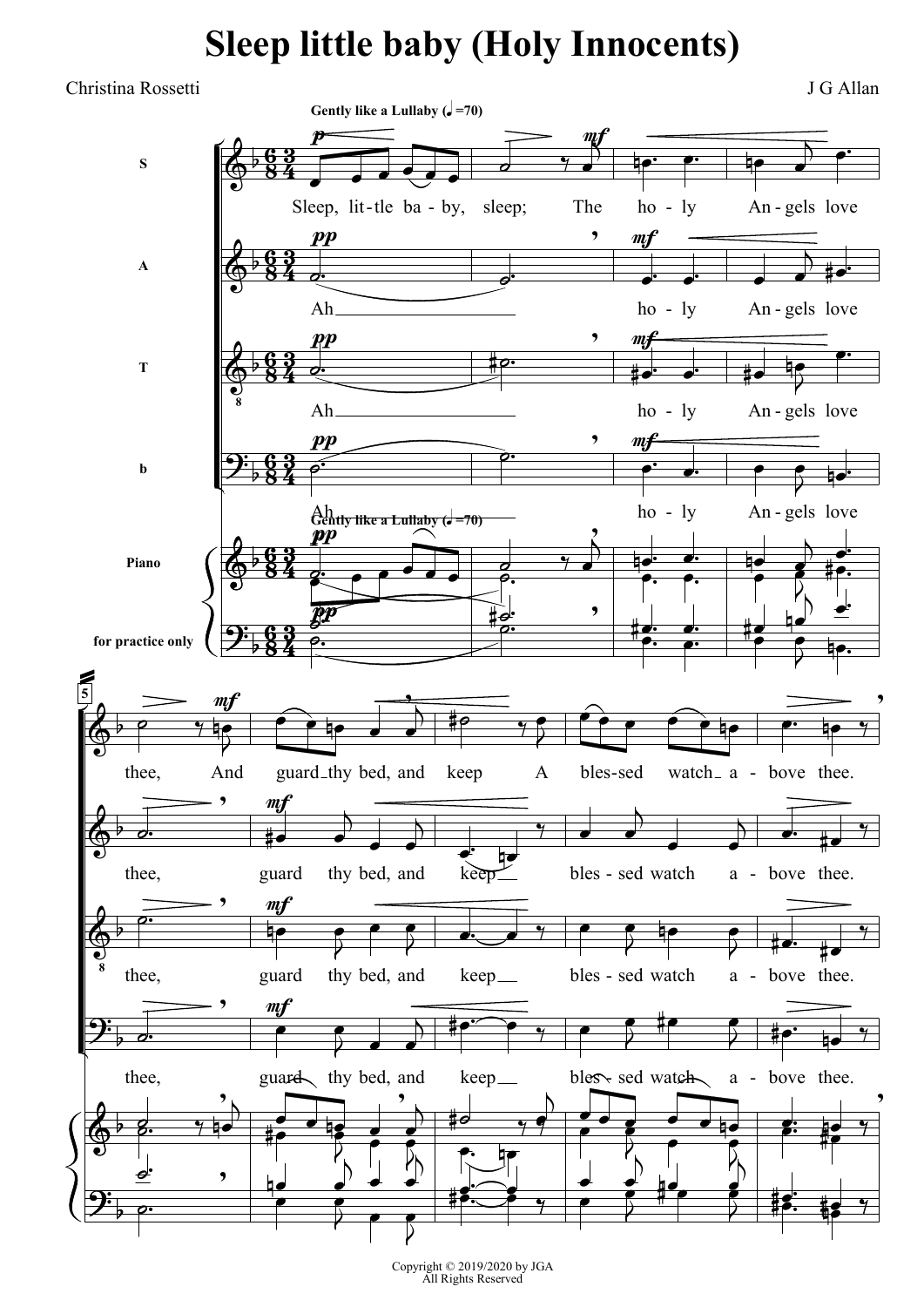

2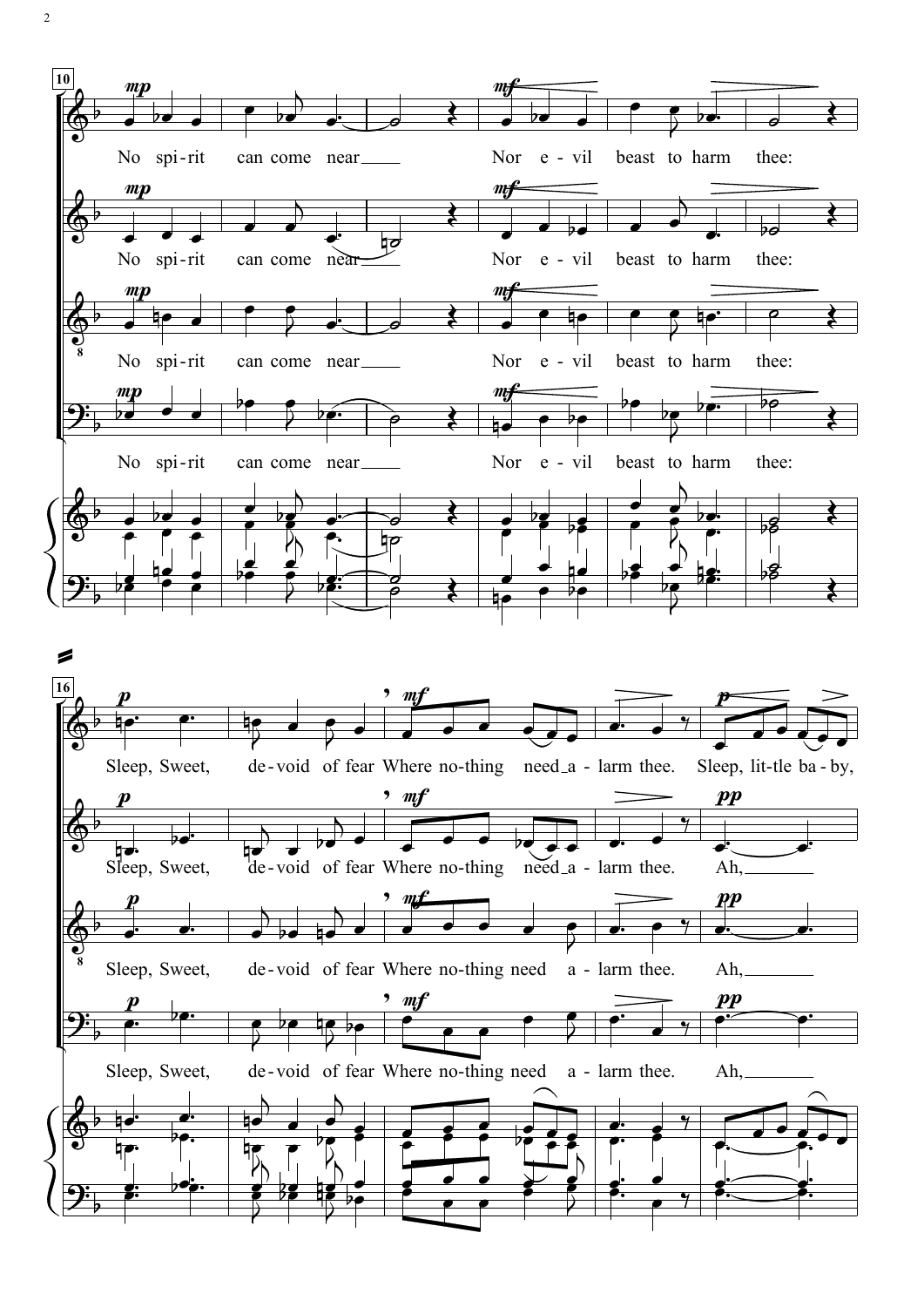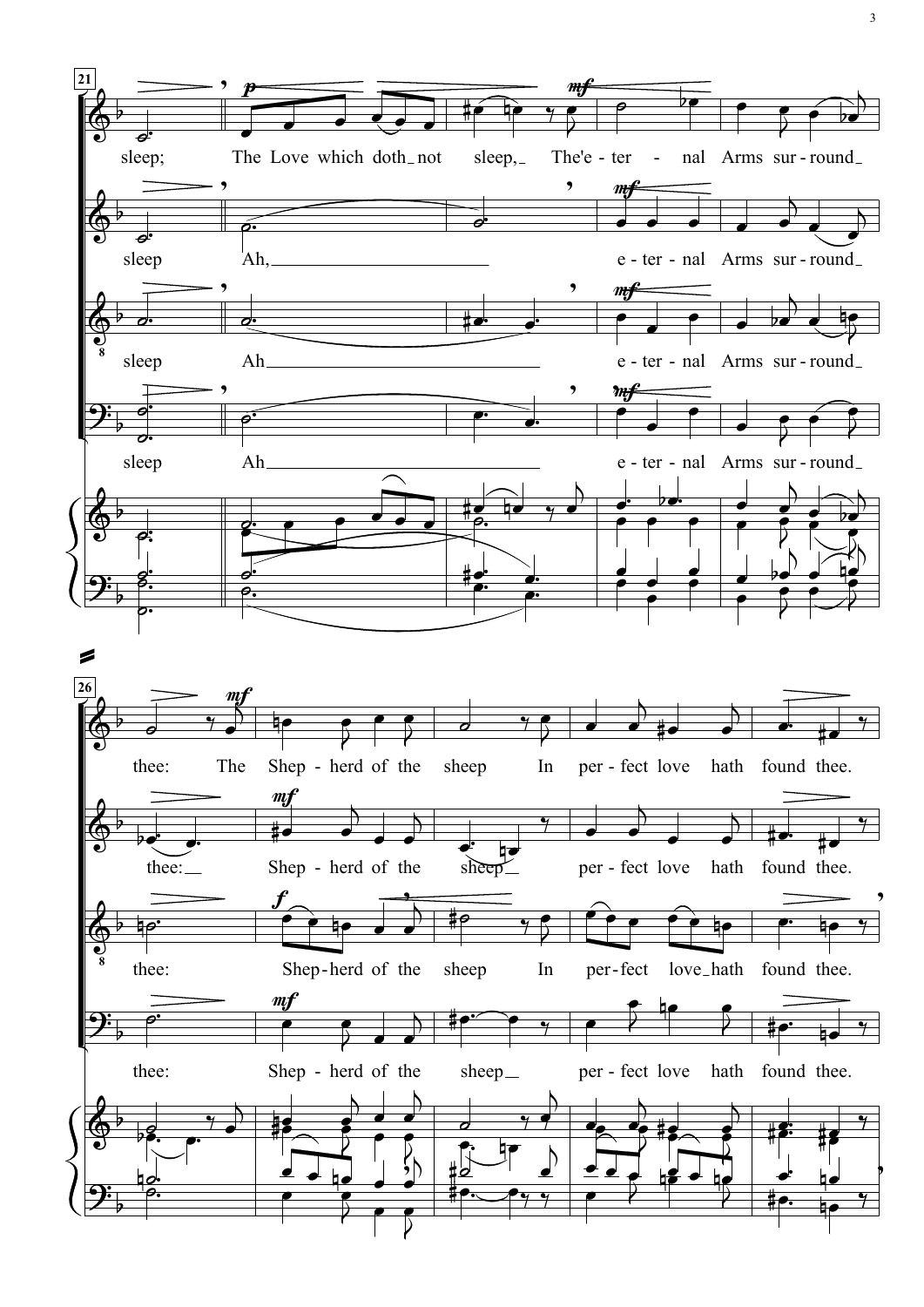

4